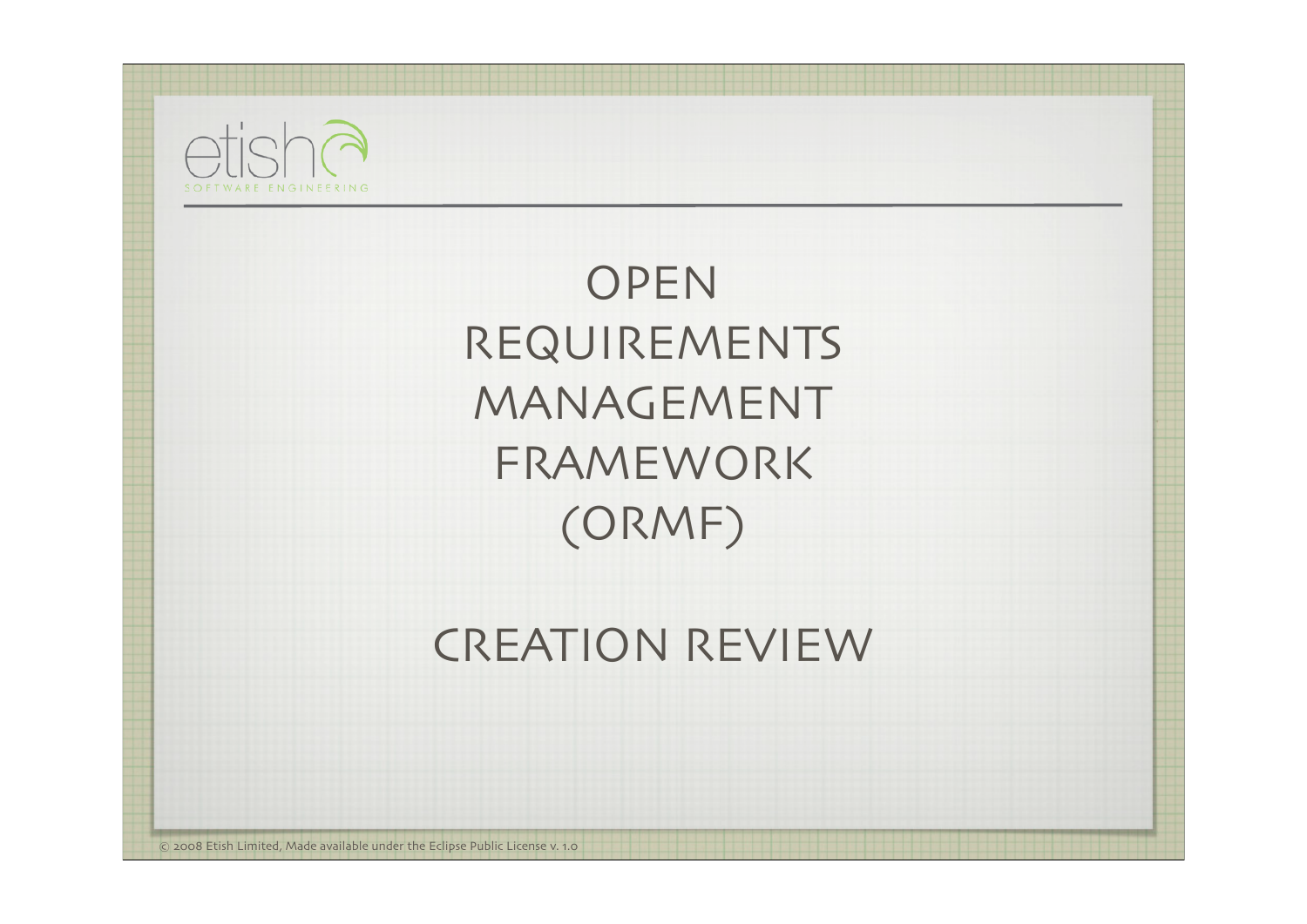

### **CONTENTS**

- **※In a nutshell**
- **※ Overview**
- **«Goals and scope**
- **※ Architecture**
- **※ Code contribution**
- **※ Committers**
- **※ Mentors**
- **※ Contributors**
- **※ Interested parties**
- *S* Eclipse synergies
- **※ Roadmap**
- **※ More information**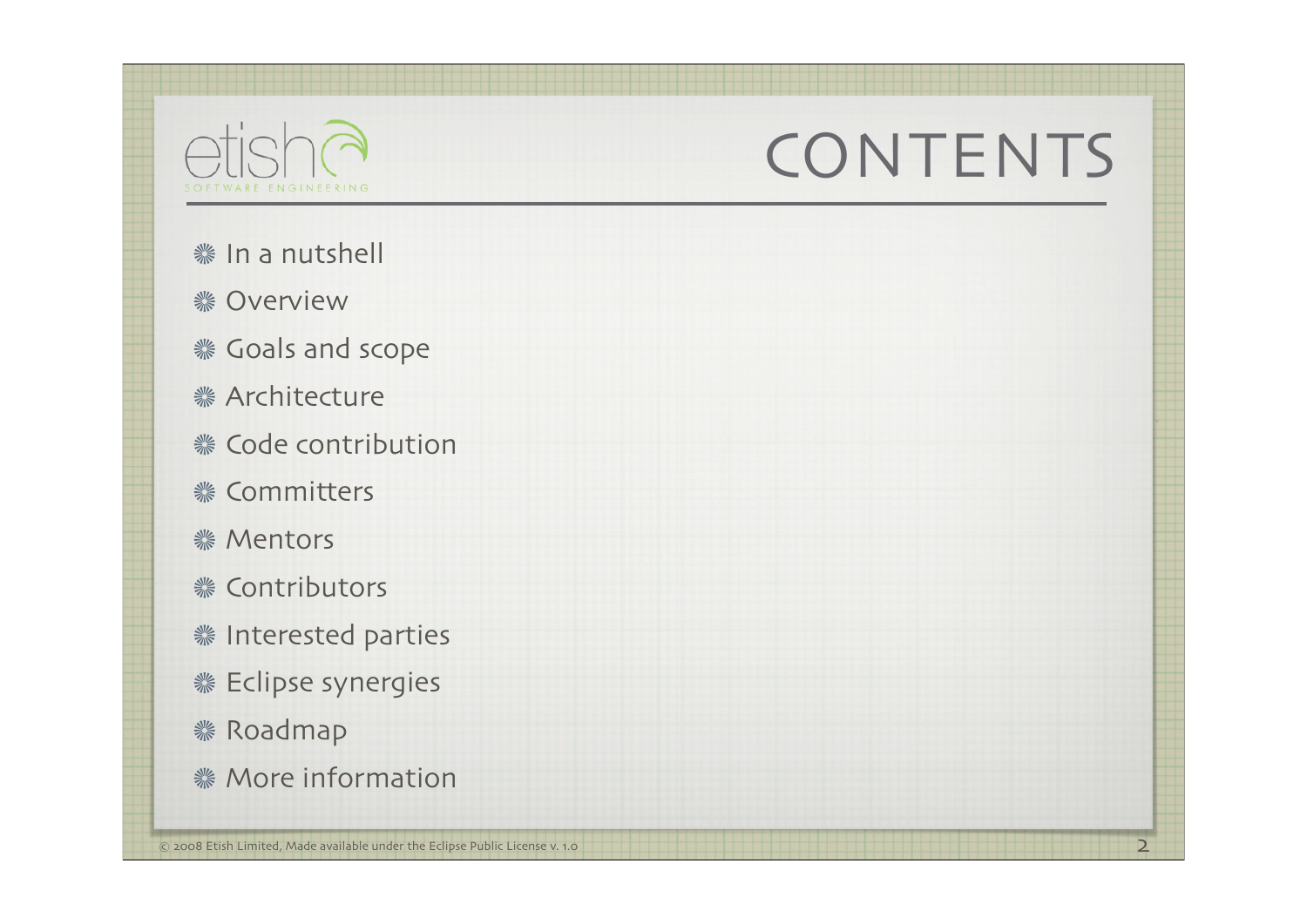

## IN A NUTSHELL

ORMF is an Eclipse based framework for the creation, development and management of structured requirements.

ORMF fills a void in the Eclipse set of tools and frameworks, it has a clear vision, an initial architecture and contribution. It has a number of contributors and interested parties from diverse organisations. No conflicts with other Eclipse projects have been identified, in fact, several of the Eclipse tools are being used to develop ORMF. The initial roadmap is quite demanding, yet feasible.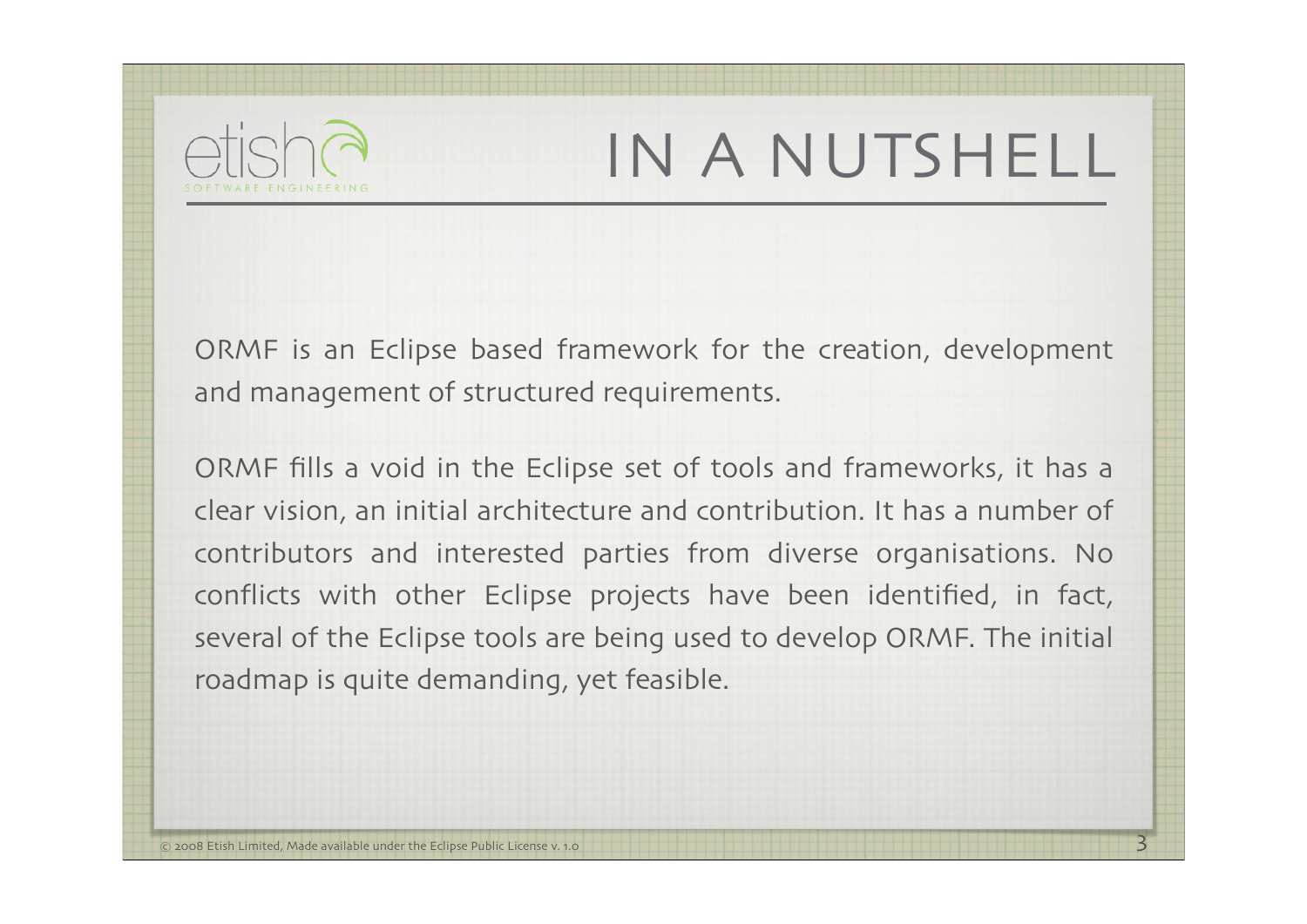

### OVERVIEW

- ORMF defines a common set of services, mechanisms and patterns for disparate types of requirements.
- It facilitates creation of valid and complete requirements models for software projects with specialised tools built on top of ORMF.
- **. It is collaborative in nature, with a set of client plug-ins and a server** component for the infra structural modules and the engine that publishes requirements as documents in a variety of formats.
- **※It fills an empty niche in the Eclipse ecosystem of software** development tools.
- **. It promotes expansion of the Eclipse user base to requirements** definers, analysts and various other roles that are not normally exposed to this platform.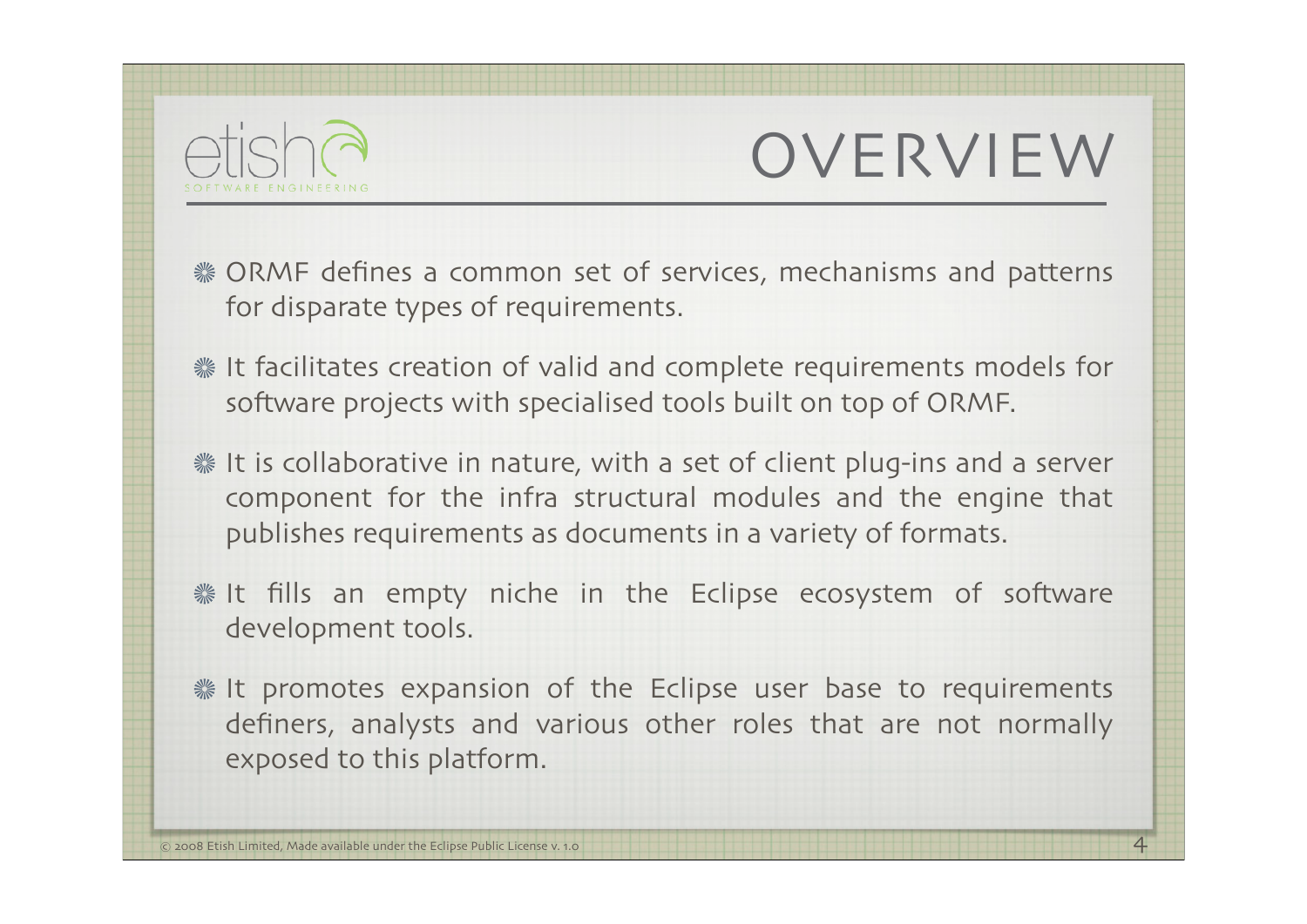

## GOALS AND SCOPE

- ORMF defines structured requirements to facilitate validation and guidance
- **※ It will support existing requirements standards**
- It defines smart links to represent intra and inter requirement relationships. It automatically manages these links via an extensible mechanism
- **& It captures common requirements features (ex. Notes, Glossary terms) and** makes them available to all requirements to refer to
- It defines complex views, visualisations and reporting to enable flexible interrogation of the requirements model
- It provides a rich infrastructure or services and mechanisms for the benefit of all tools based on it. It also provides extension mechanisms
- **It** is collaborative at both requirements production and requirements consumption stages
- Issues of version control, baselining and snapshot creation will be explored as part of ORMF development
- It provides data import and export from/into other standard tools and frameworks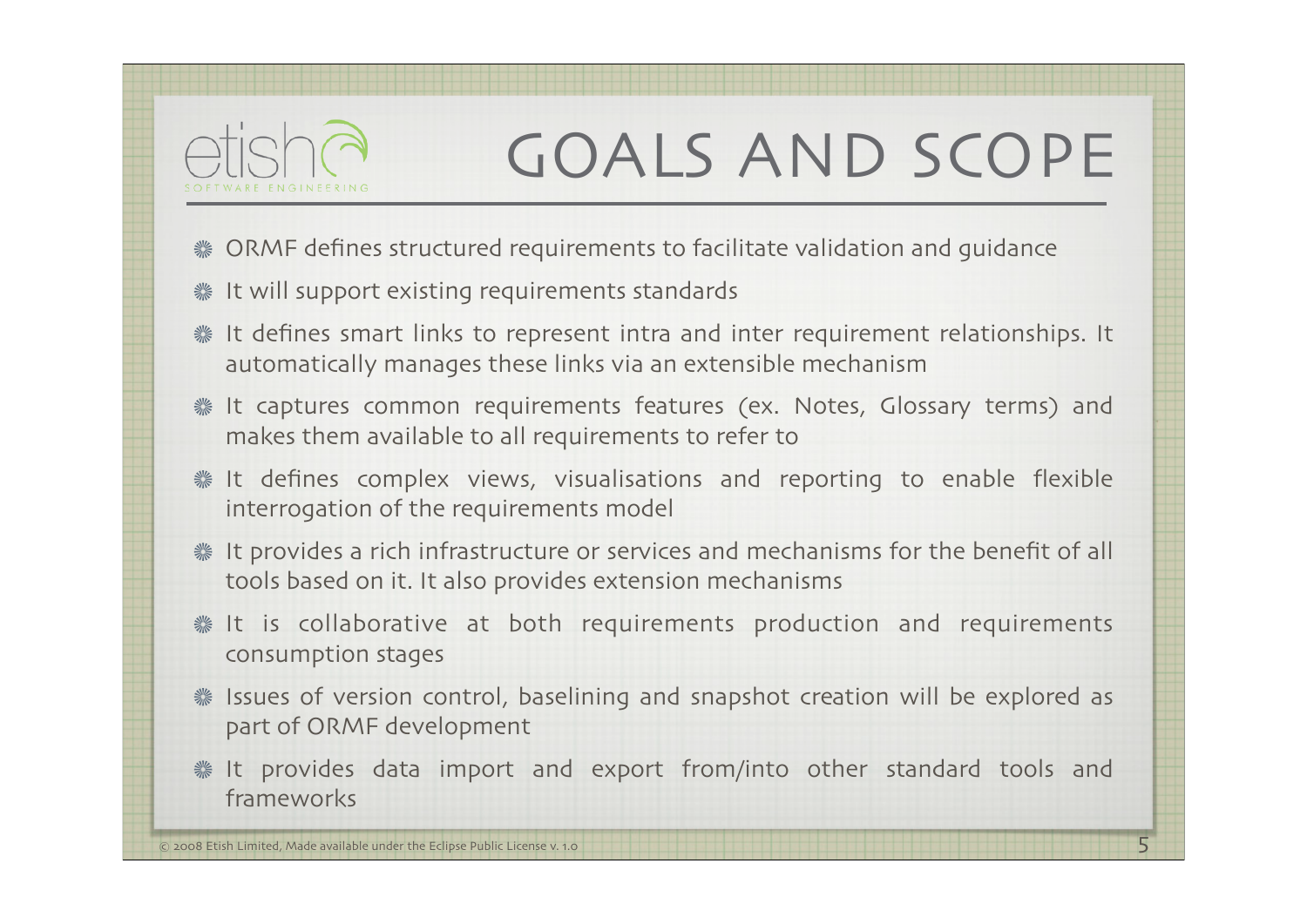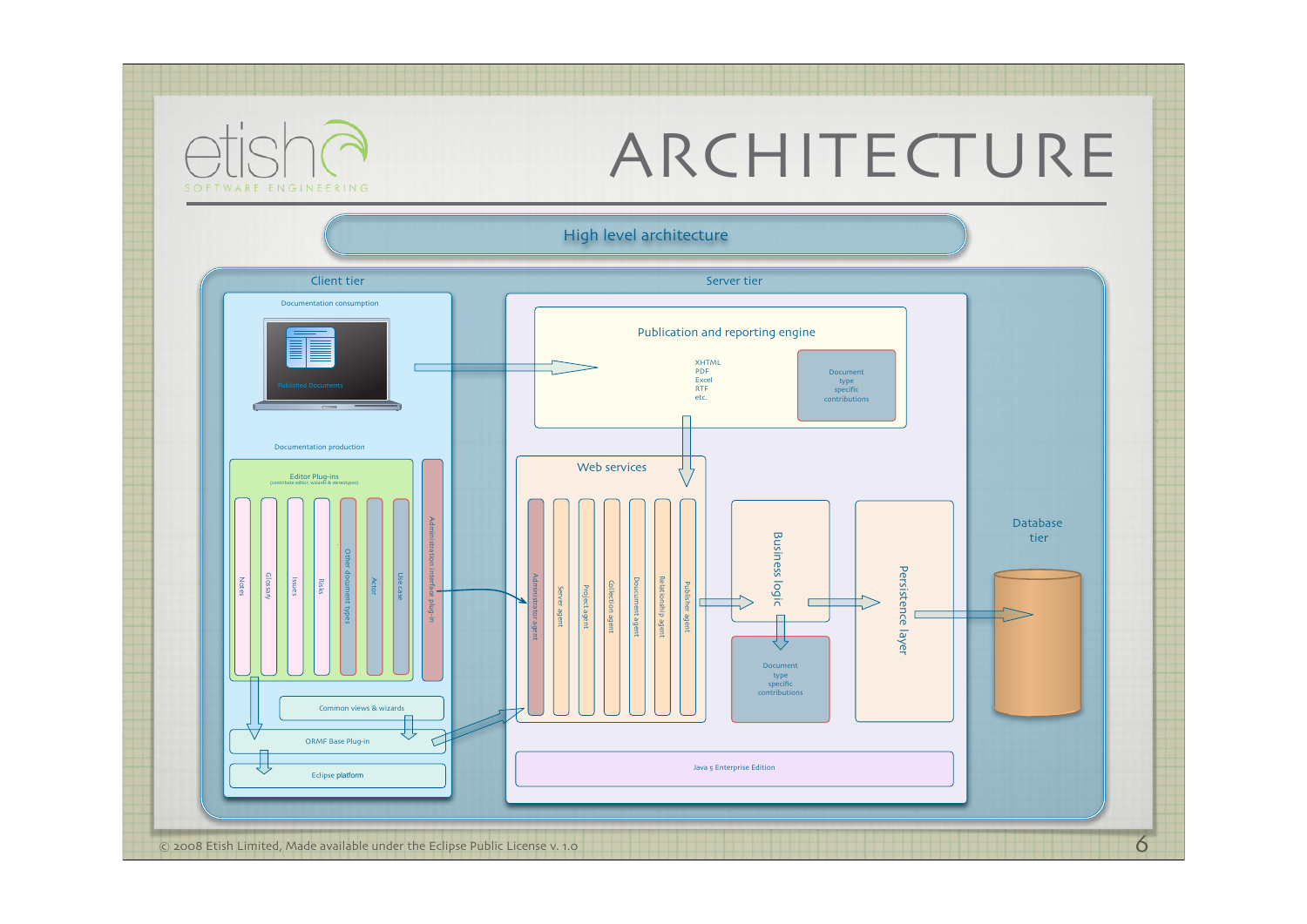# CODE CONTRIBUTION

Etish will donate the initial contribution to ORMF, containing the first cut framework (golden yellow in the diagram) and the first version of

Useme, an exemplary tool built on top of ORMF for handling use case requirements.

Future extensions are shown in the diagram as the purple (extensions to ORMF) and green (addition of requirements specific tools) regions.

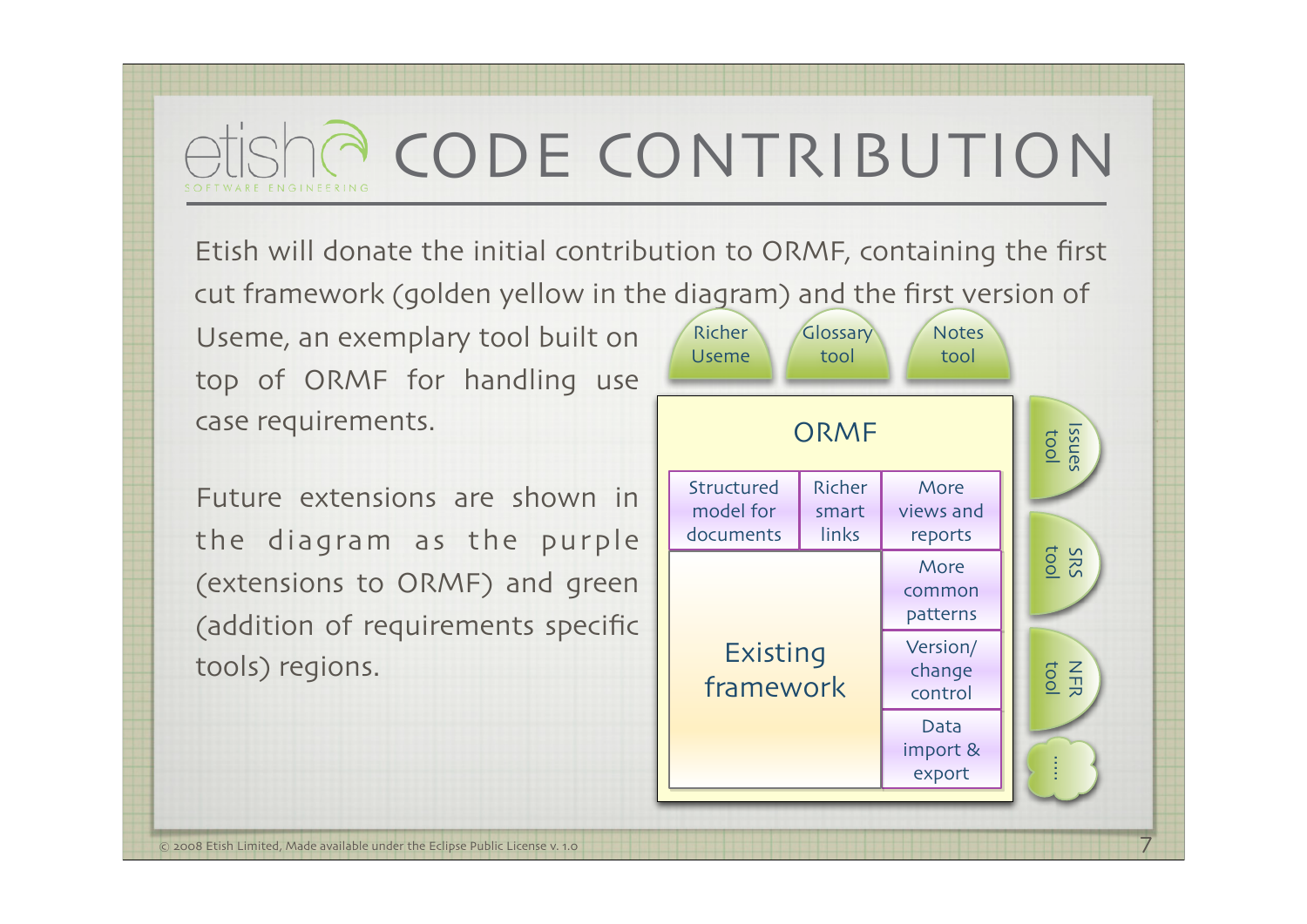### **COMMITTERS**



#### Joel Rosi-Schwartz (project lead)

Joel is a director at the Eclipse Foundation member organisation Etish Limited. He has extensive experience in software development, which includes most aspects of the development life cycle. His primary interests are technical architecture and design based on UML and J5EE, but he has also filled the analyst role on several projects. His experience spans various domains including banking, mortgage, insurance, health care and media. He has participated on many projects for organisations ranging from medium sized software houses to large blue chip companies. In the Eclipse realm, he is particularly interested in OSGi, the Eclipse Modelling Project and BIRT. Joel is one of the authors of ORMF's initial contribution and exemplary tool Useme.

#### Barbara Rosi-Schwartz (project lead)

Barbara is a software engineer at the Eclipse Foundation member organisation Etish Limited. After gaining a PhD in Soft Matter Physics from the University of Parma (Italy) and spending a few years in Academia, Barbara became a full time software developer. She has been programming in Java for 11 years and she has been involved in UML based software design, as well as requirements definition and capture. She has been developing commercial Eclipse based applications since 2002. Her core competence lies in front end design and development, with particular interest in SWT, JFace, GMF and GEF. Barbara is one of the authors of ORMF's initial contribution and exemplary tool Useme.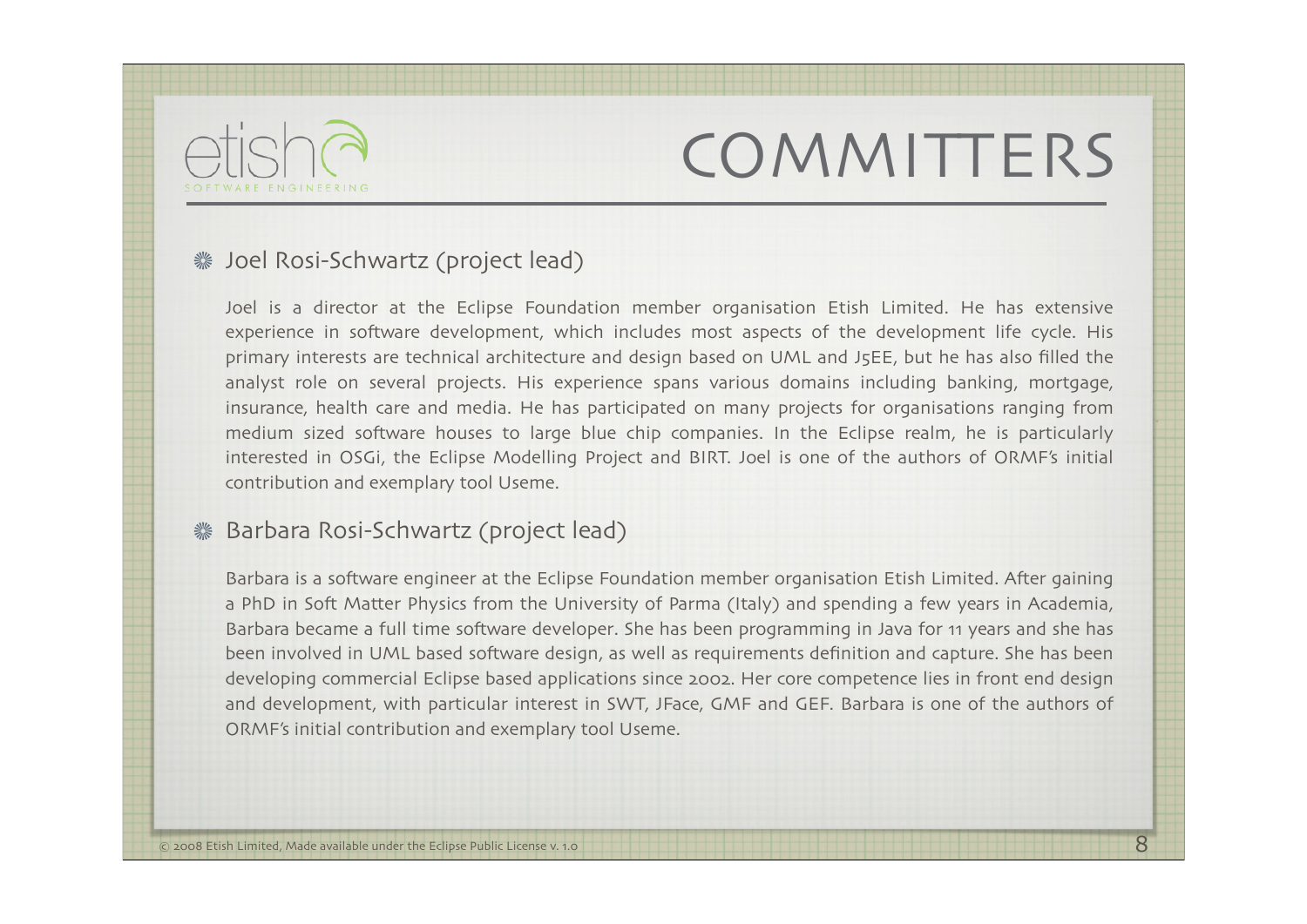

## COMMITTERS (CONT)

#### **※ Vasile Chereches**

Vasile is a 4th year Computer Science student at Polytechnics University Timisoara, Romania. He has a 3 years experience in Java and he has developed web applications and desktop applications using JBoss Seam, EJB3, Hibernate, JBoss and Tomcat application servers, RichFaces, Swing and JXTA. During his Software Engineering 1 course he came in contact with Requirements Engineering and this field caught his interest. He is very excited and motivated to contribute to a project that will ease the lives of those that have to create requirements documents and also those that have to develop applications based on them.

#### **& Ben Garbers**

Ben has a Masters degree in Software Engineering from the University of Wisconsin La Crosse. He is currently working as a manager for IBM and he will be participating on ORMF on his own time. Ben has a great deal of experience in requirements management and Java/Eclipse development, and is in fact the author of the open source Napkins Development Tools.

#### **《 Achim Loerke**

Achim is a director at BREDEX GmbH (Braunschweig, Germany). He is the principal architect of GUIdancer, an Eclipse based GUI testing tool. Achim has more than 10 years experience with Java development, both client and server side. His main interest in the ORMF domain is the path from requirements to test specifications and test results including the traceability of results.

Achim has contributed extensions to the Activities framework in RCP. His company is an Eclipse Foundation member and interested in requirements management support for Eclipse.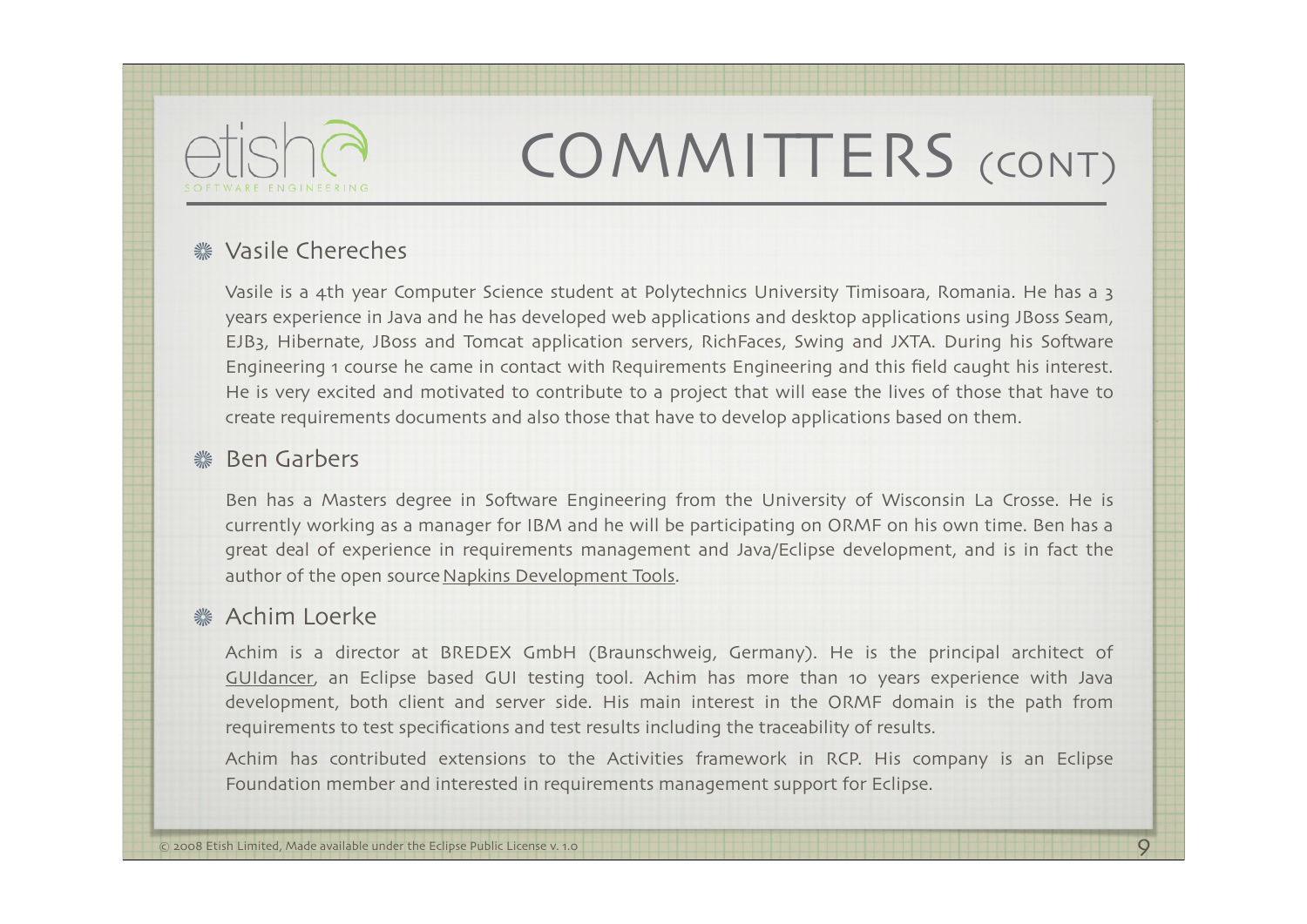

## COMMITTERS (CONT)

#### Wolfgang Ponikwar

Wolfgang is a freelance consultant, based in Germany, who has been working with software development for 16 years and with Java for more than 8 years. He is an active developer and trainer in Java SE and EE, Requirements Engineering, UML and XML/XSL-T. His Java experience is mainly on the server side of Java, witha lot of networking and communications, data modelling, databases and algorithms on search, pattern recognition, computational geometry and multithreading. Wolfgang has been struggling over all the usual requirements problems and is attracted to ORMF because, in his own words: "...it seems I have finally found a community with similar interests and experience".

#### Costabile Santis

Costi is currently working at his post master of science diploma in software engineering at Cefriel-Politecnico di Milano, with a thesis that is about the software development process in small teams, hence his interest in ORMF. He has two years experience at SAS institute as Technical Consultant, mainly providing on site customer support, system administration, installation and configuration of SAS products (Weblogic, Websphere, Tomcat). He was previously employed at Dell Inc. His main areas of interest within ORMF are configuration management and system administration.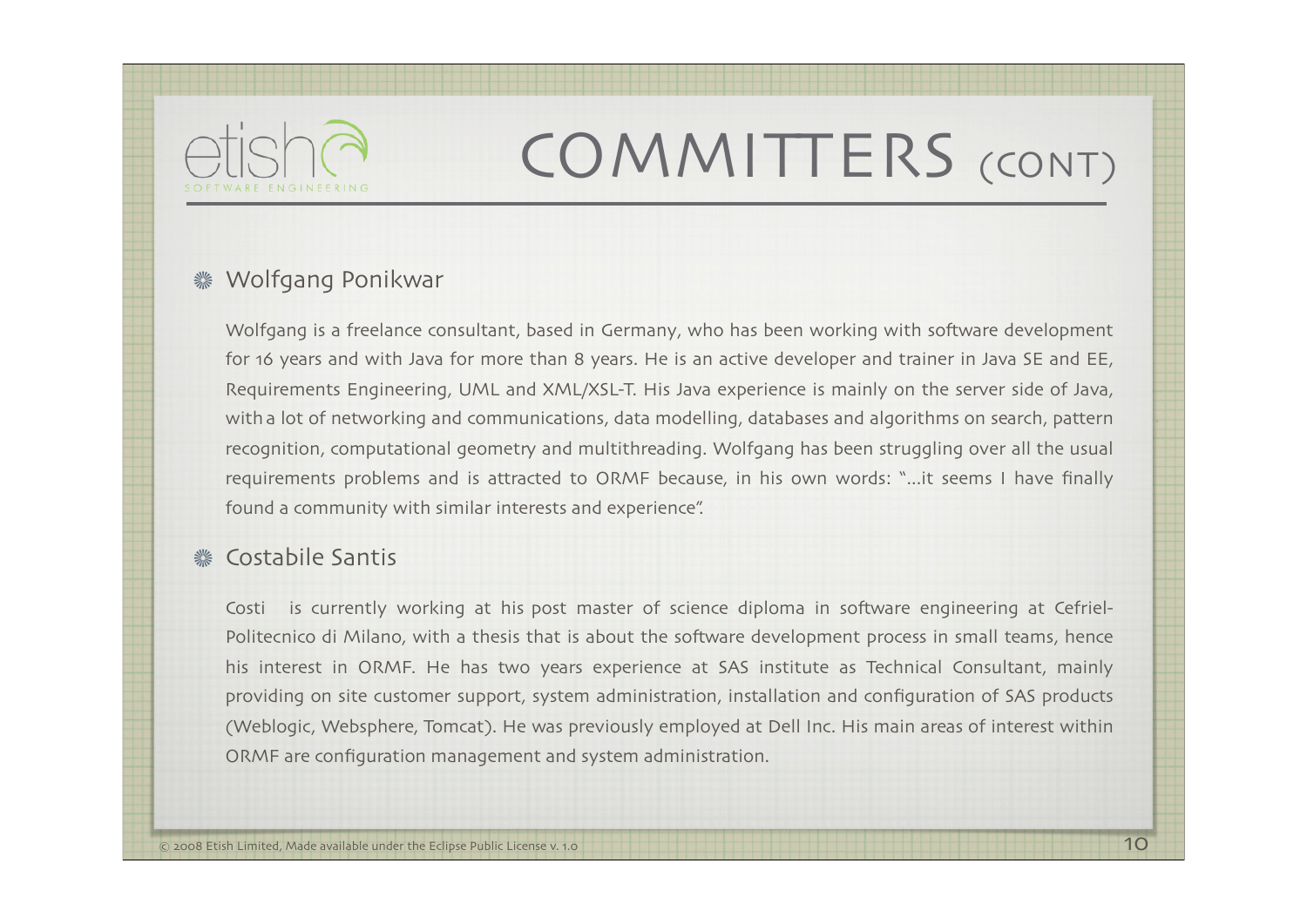

### MENTORS

- **※ Richard Gronback, Borland**
- **※ Harm Sluiman, IBM**
- *<br />
Sary Xue, Actuate*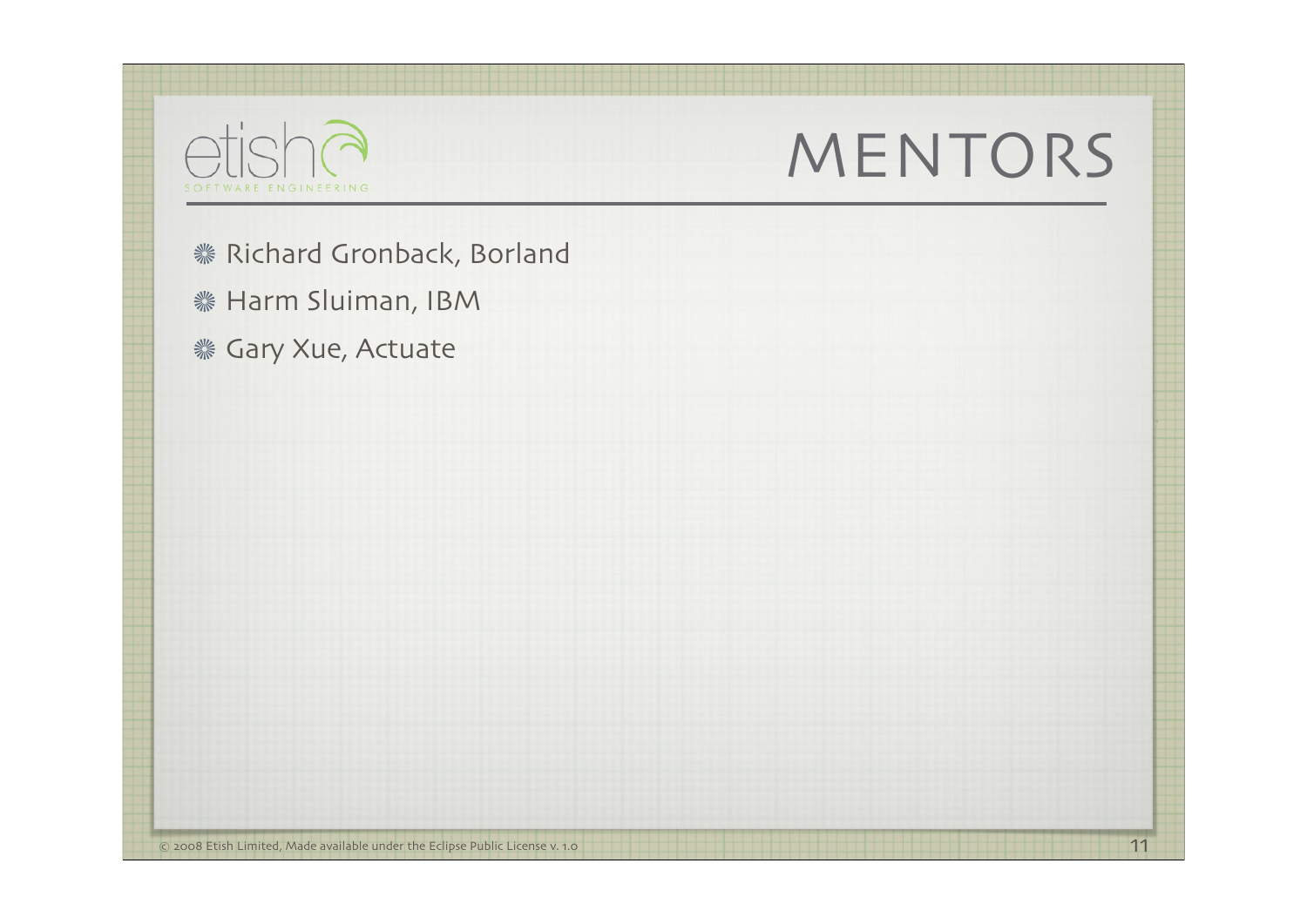| etisha<br><b>TWARE ENGINEERING</b>                    | CONTRIBUTORS |
|-------------------------------------------------------|--------------|
| <b>※ Izzat Demnati</b><br><b>※ Aleksandra Wozniak</b> |              |
|                                                       |              |
|                                                       |              |
|                                                       |              |
|                                                       |              |
|                                                       |              |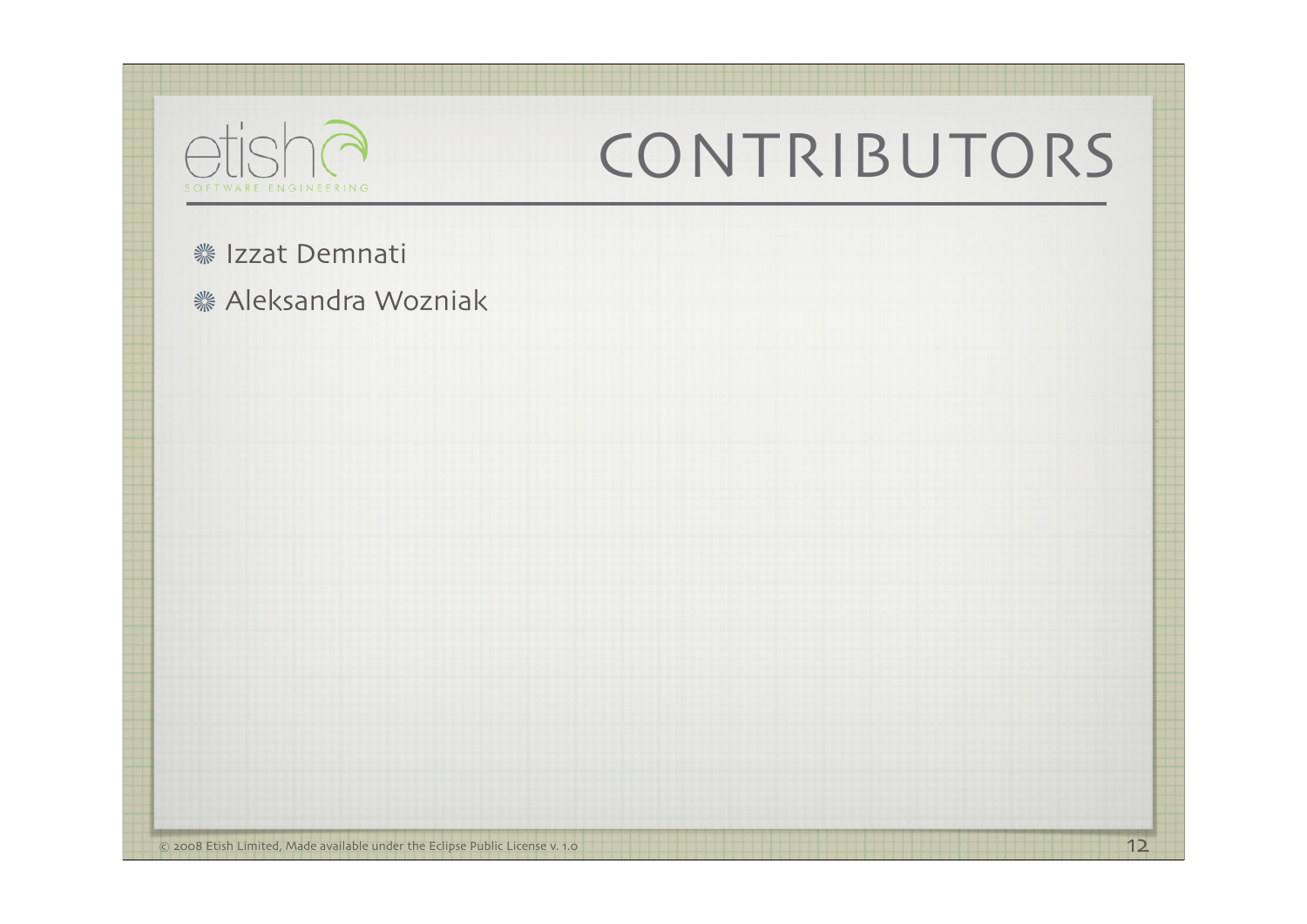### INTERESTED PARTIES

- A large number of individual and organisations have expressed interest in and enthusiasm about ORMF. The project's newsgroup has seen a considerable amount of traffic.
- The developments of Useme (our exemplary tool built on ORMF) are being closely followed. We regularly receive emails requesting information and we have about 150 people registered to the Useme newsletter.

Particular interest has been expressed by the following organisations:

- **& Bredex GmbH**
- **※ Fijitsu**
- **※ greensys**
- **※ Integranova**
- **※ Symbian**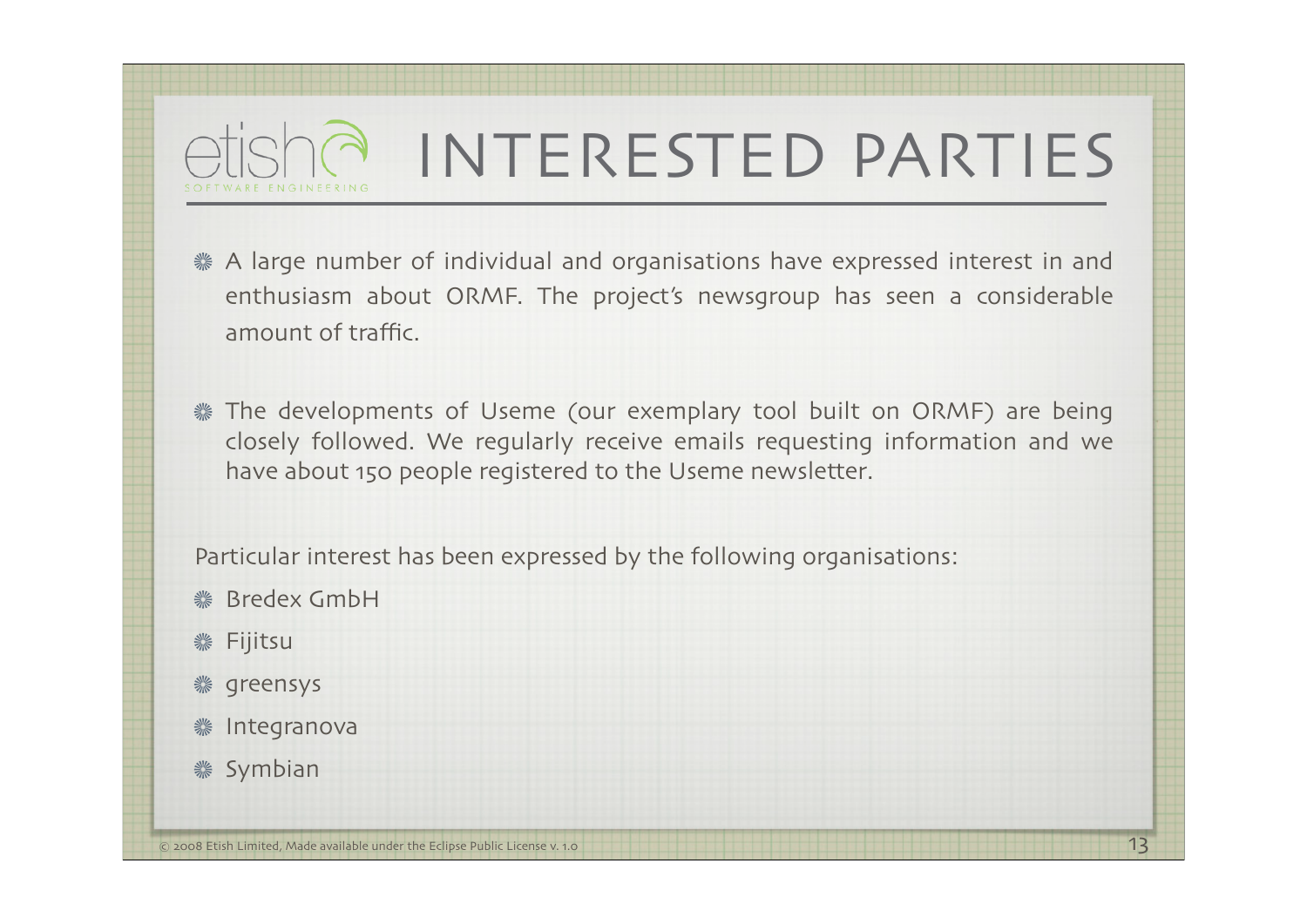

## ECLIPSE SYNERGIES

Utilised tools

- Eclipse Modelling Project(EMF, GMF and UML 2)
- Graphical Editor Framework
- Business Intelligence and Reporting Tools
- Collaboration potentials
- Eclipse Process Framework Project ▒
- **& Open System Engineering Environment**
- **※ Testing Tools**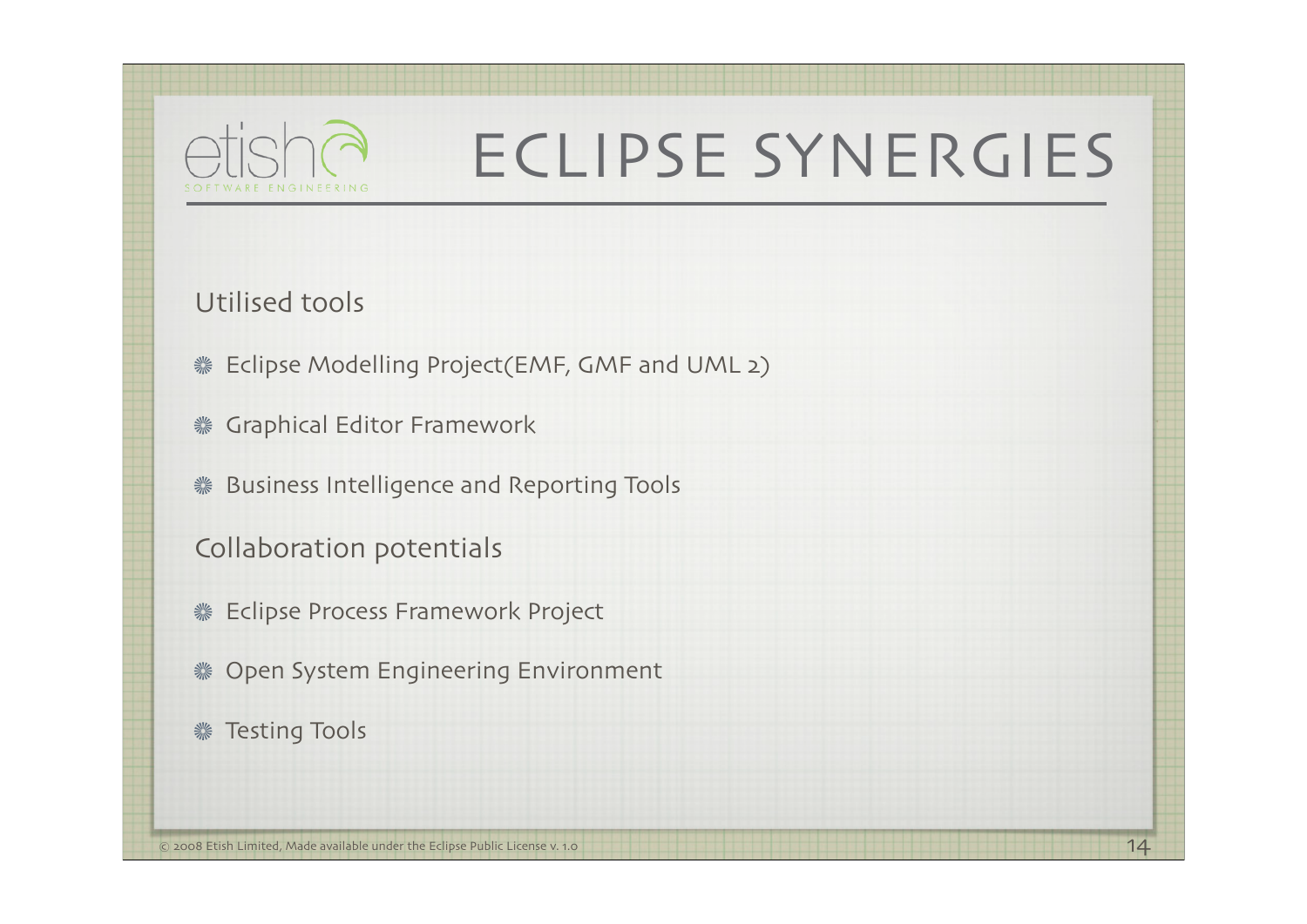

### ROADMAP

15



Provisioning Code donation/IP process Team ramp-up



Actor editor Administration interface Alpha release to community



Community feedback solicitation ORMF project plan release

© 2008 Etish Limited, Made available under the Eclipse Public License v. 1.0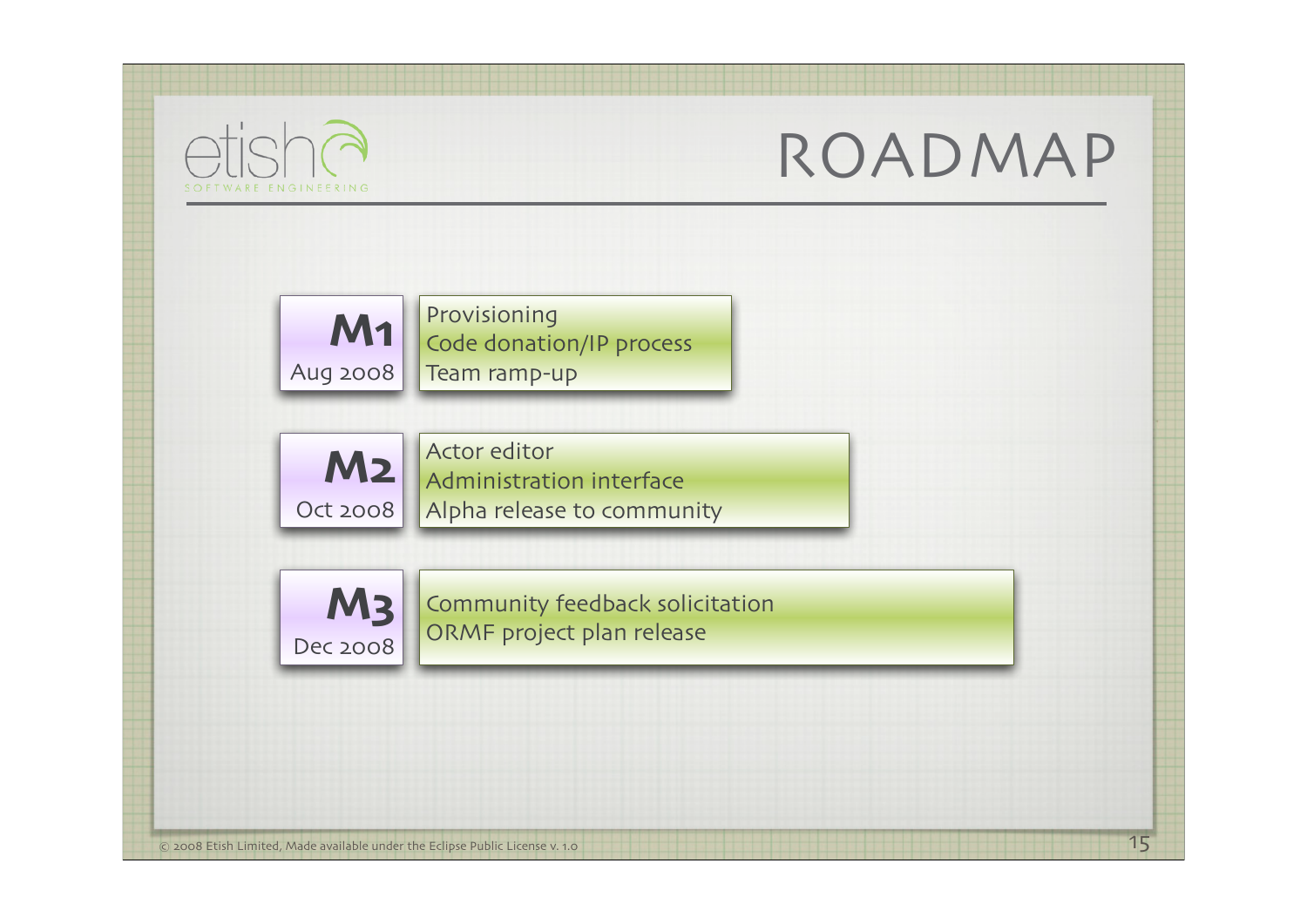

**※ ORMF proposal** 

**. Useme website** 

**Karticles and Flash presentations on Useme** 

**※ Presentation at EclipseCon 2008:** 

Introducing Useme, the Open Requirements Management Tool

ORMF newsgroup: eclipse.technology.ormf

**※ Useme newsletters archive**